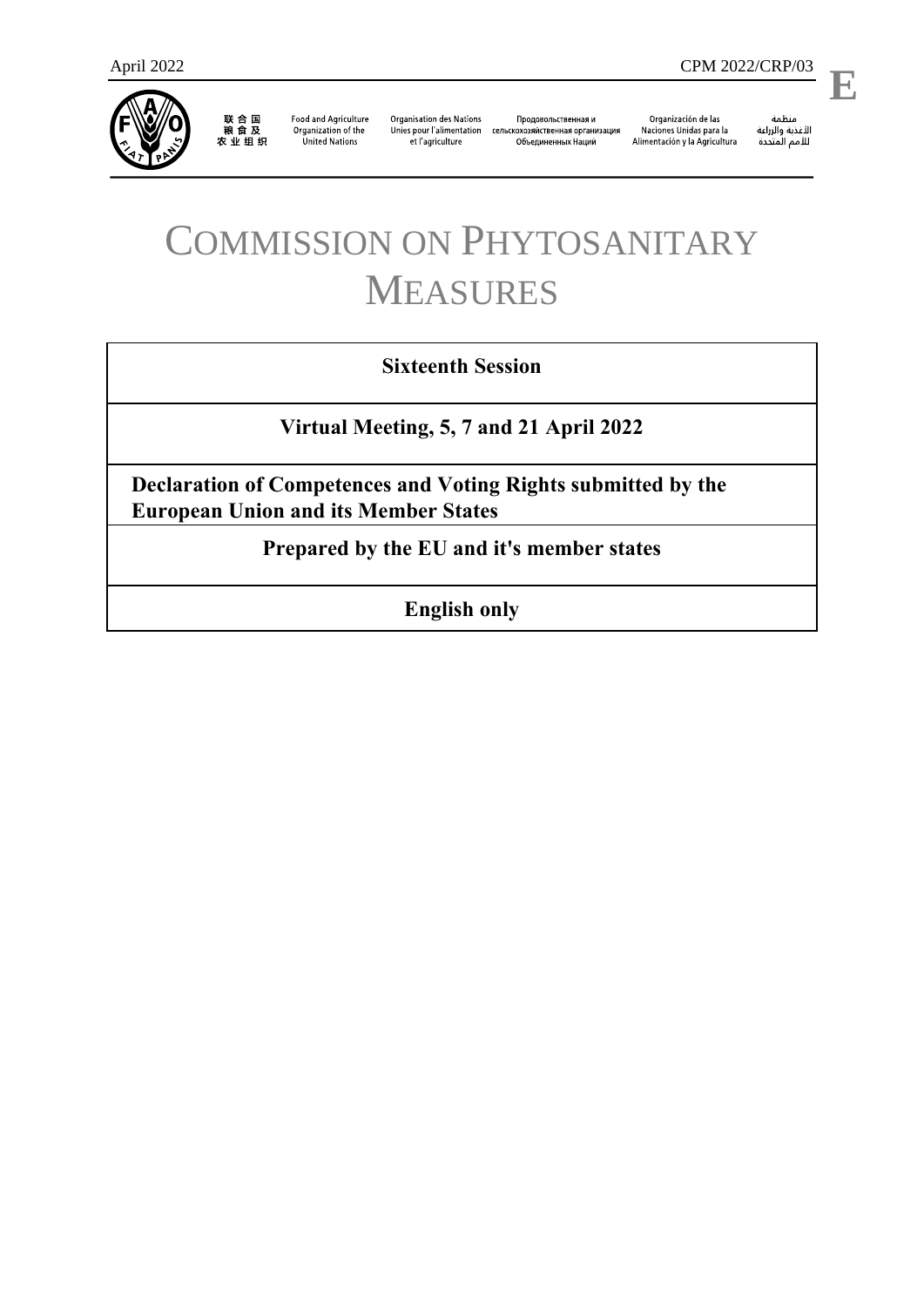

## 16™ SESSION OF THE FAO/IPPC COMMISSION ON PHYTOSANITARY MEASURES Rome / virtual conference, 5, 7 & 21 April 2022

Declaration of Competences and Voting Rights submitted by the European Union and its Member States

- 1. Opening of the Session **MS Competence - MS vote**
- 2. Keynote Addresses **MS Competence - MS Vote**
- 3. Adoption of the Agenda **MS Competence - MS Vote**
	- 3.1 EU statement of competence **EU Competence – EU Vote**
- 4. Election of the Rapporteur **MS Competence – MS Vote**
- 5. Report from the CPM Bureau on Credentials **MS Competence – MS Vote**
- 6. Report from the CPM Chairperson **Shared Competence - EU Vote**
- 7. Report from the IPPC Secretariat **Shared Competence - EU Vote**
- 8. Governance and Strategy
	- 8.1 Report from Strategic Planning Group **Shared Competence – MS Vote**
	- 8.2 CPM authorization for the CPM Bureau to operate on its behalf until CPM-17, 2023 **Shared Competence - MS Vote**
	- 8.3 Framework for Standards and Implementation **Shared Competence - EU Vote**
	- 8.4 IPPC Dispute Settlement Procedures revision **Shared Competence - EU Vote**
	- 8.5 The IPPC Secretariat and One Health **Shared Competence – EU Vote**
	- 8.6 Adoption of the revision of the Implementation and Capacity Development Committee Terms of Reference and Rules of Procedure **Shared Competence - MS Vote**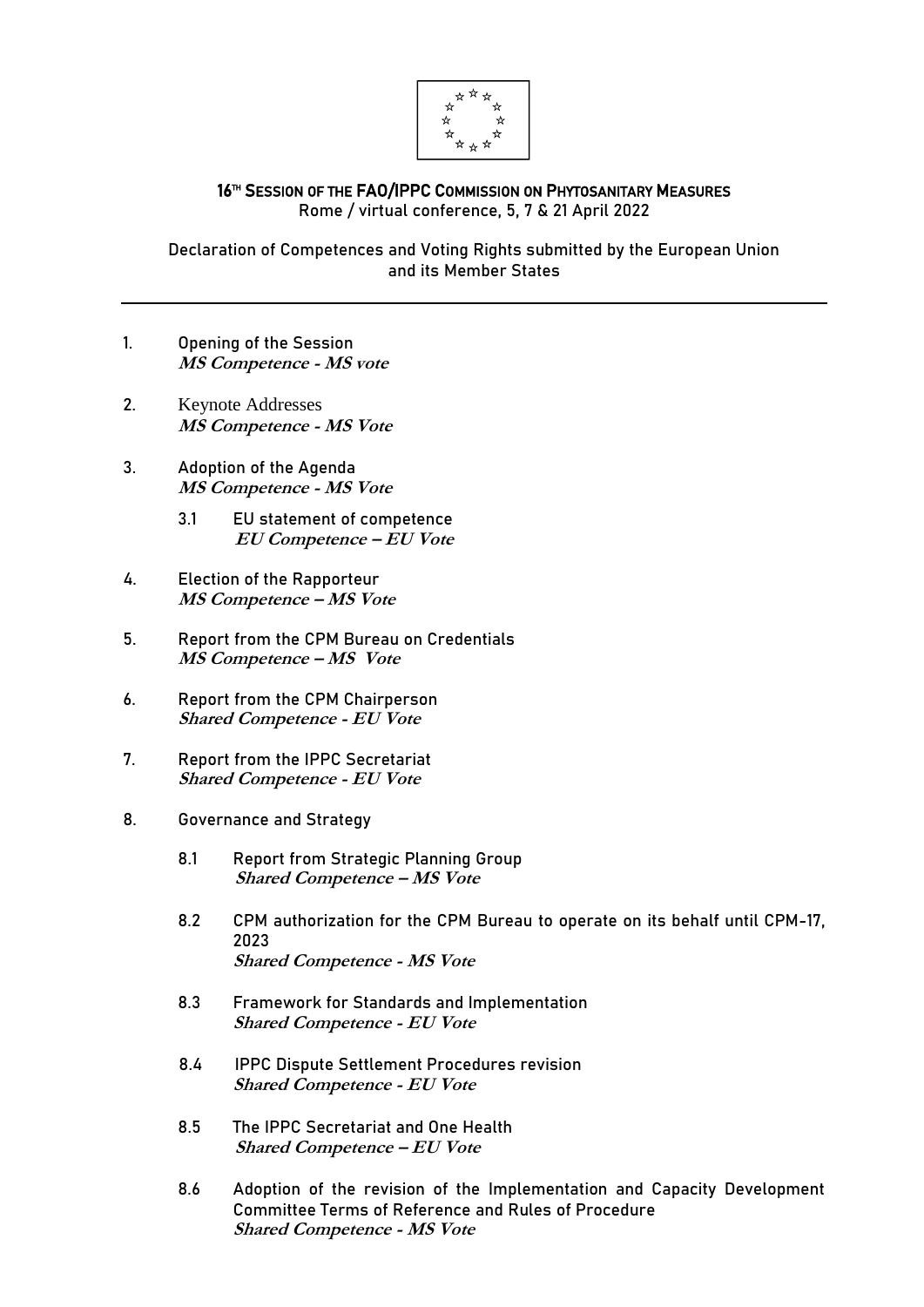- 8.7 Recommendations from the Task Force on Topics from the IPPC 2021 Call for Topics: Standards and Implementation **Shared Competence - EU Vote**
- 8.8 CPM Focus Groups **Shared Competence - EU Vote**
	- 8.8.1 Recommendations and report from the CPM Focus Group on Pest Outbreaks Alert and Response Systems
	- 8.8.2 Update from the CPM Focus Group: Implementation of the IPPC Strategic Framework 2020-2030
	- 8.8.3 Update from the CPM Focus Group: Climate Change and Phytosanitary issues
	- 8.8.4 Update from the CPM Focus Group: Communications
	- 8.8.5 Update from the CPM Focus Group on Sustainable Funding for the IPPC ePhyto Solution
	- 8.8.6 Proposed establishment and draft TOR CPM Focus Group on Sea **Containers**
- 9. Standard setting
	- 9.1 Report from the Standards Committee (pre-recorded) **Shared Competence - EU Vote**
	- 9.2 Adoption of International Standards for Phytosanitary Measures (ISPMs) **Shared Competence - EU Vote**
	- 9.3 Standards Committee recommendations to the CPM **Shared Competence - EU Vote**
		- 1) Adoption of the List of topics for IPPC standards
		- 2) Adjustments to the Standard Setting Process to facilitate the development of phytosanitary treatments
		- 3) Discussions on the topic "Food and other humanitarian aid in phytosanitary context" and a proposal for the establishment of a CPM Focus Group
- 10. CPM Recommendations
	- 10.1 Adoption of CPM Recommendation on "Reduction of the incidence of contaminating pests associated with regulated and unregulated articles to protect plant resources and facilitate safe trade (2019-002)" **Shared Competence - EU Vote**
	- 10.2 Inclusion of any other topics submitted by contracting parties in the CPM work programme (add process) **Shared Competence - EU Vote**
- 11. Implementation and Capacity Development

11.1 Report of the Implementation and Capacity Development Committee (prerecorded)

**Shared Competence - MS Vote**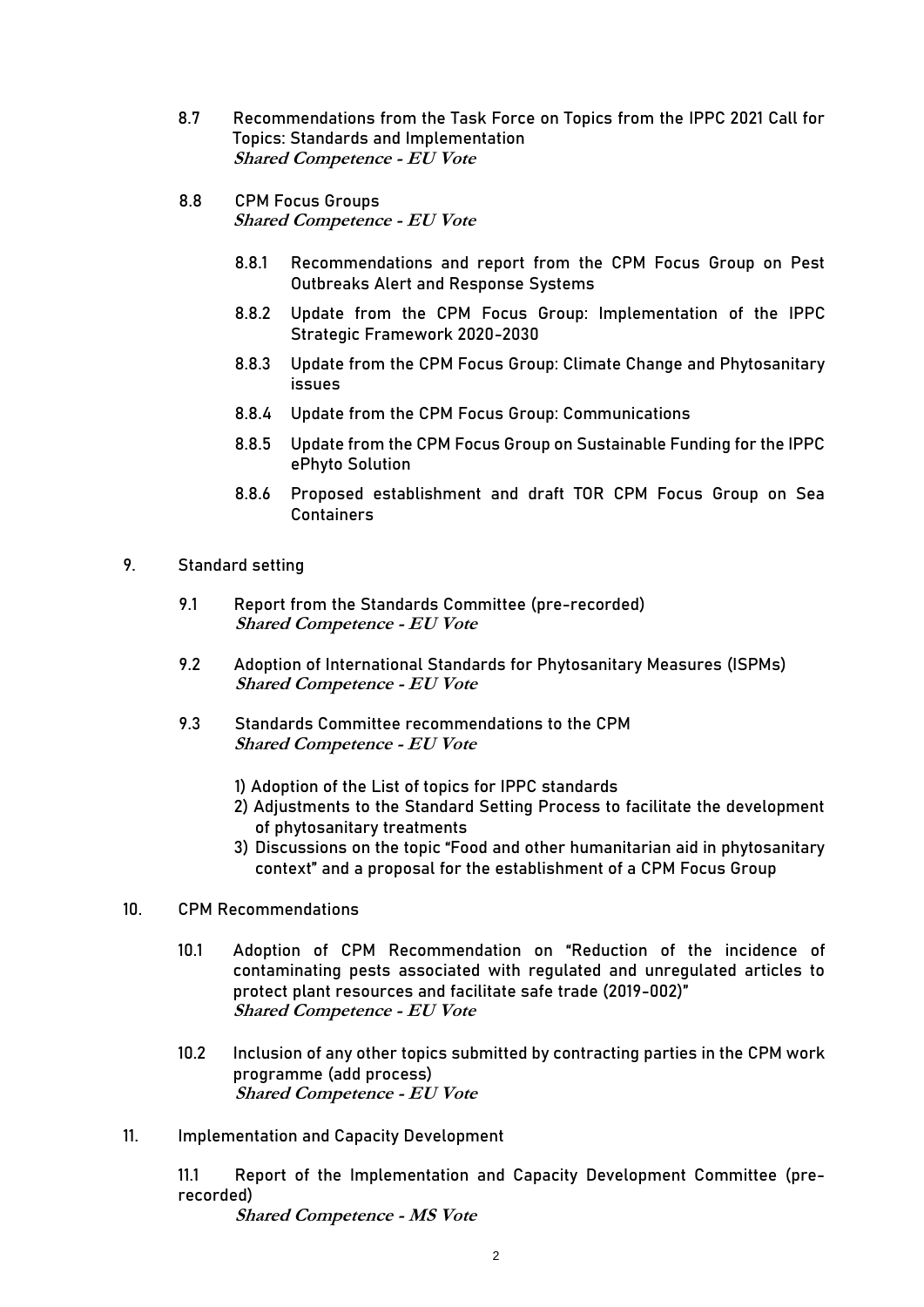- 11.2 National Reporting Obligations **Shared Competence - MS Vote**
- 11.3 Sea Containers Task force **Shared Competence - MS Vote**
- 11.4 Phytosanitary Capacity Evaluations **Shared Competence - MS Vote**
- 11.5 Implementation, Review and Support System **Shared Competence - MS Vote**
- 11.6 Projects managed by the IPPC Secretariat **Shared Competence - MS Vote**
- 12. Financial Report and Budget
	- 12.1 IPPC Secretariat financial report 2021 **Shared Competence - MS Vote**
	- 12.2 2022 IPPC Secretariat Work Plan and Budget **Shared Competence - MS Vote**
- 13. Update on the emerging pests activities **Shared Competence - EU Vote**
- 14. Update on ePhyto activities **Shared Competence - EU Vote**
- 15. International Year of Plant Health Legacies
	- 15.1 Update on the first International Plant Health Conference **Shared Competence – EU Vote**
	- 15.2 Update on International Day of Plant Health **Shared Competence - MS Vote**
- 16. External Cooperation
	- 16.1 Update on international cooperation **Shared Competence - EU Vote**
	- 16.2 Written reports from international organizations **Shared Competence - EU Vote**
- 17. IPPC Network Activities
	- 17.1 Report from Technical Cooperation among regional plant protection organizations **Shared Competence - MS Vote**
	- 17.2 Update on the 2021 IPPC Regional Workshops **Shared Competence - MS Vote**